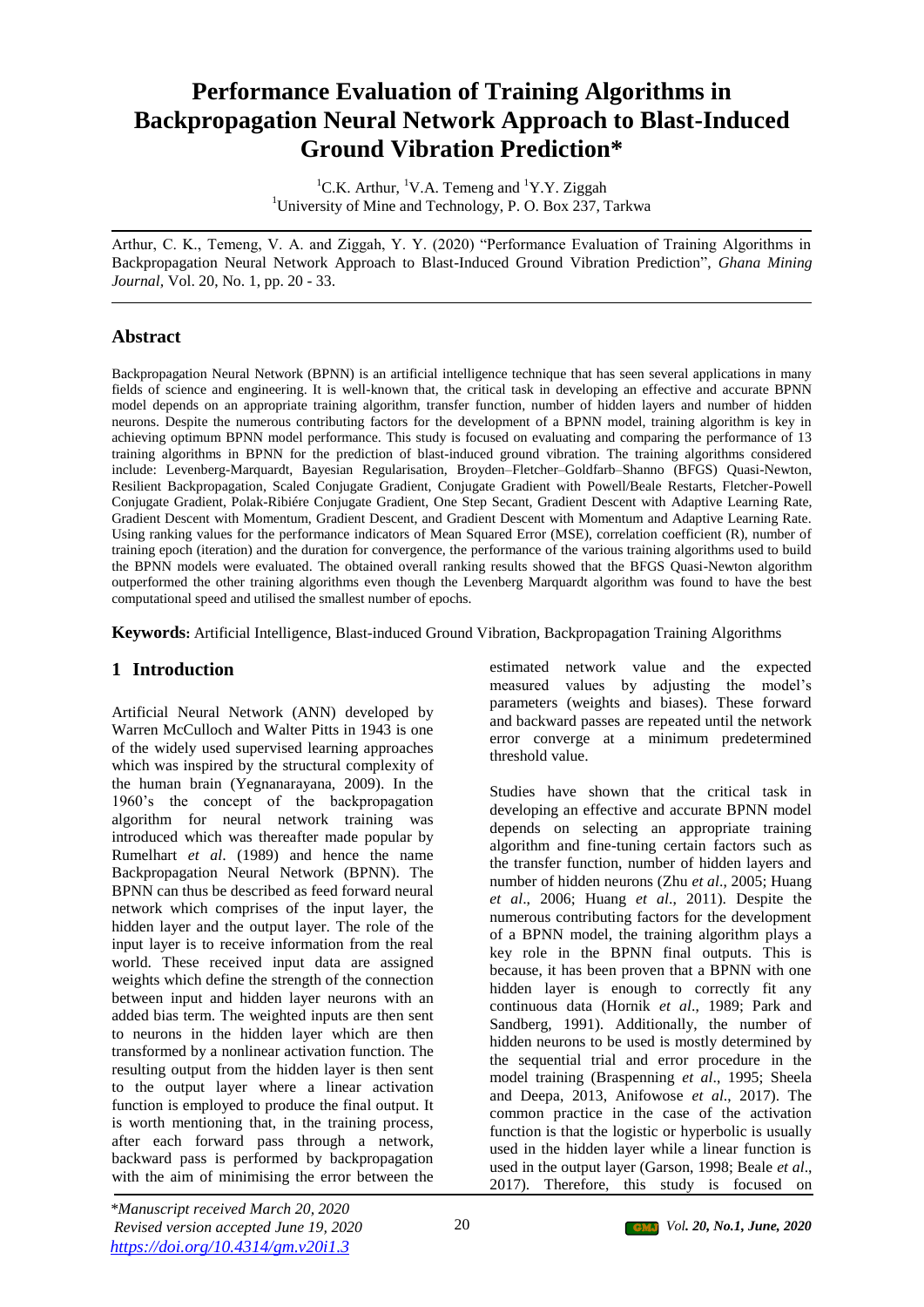evaluating and comparing the performance of thirteen (13) training algorithms in BPNN for the prediction of blast-induced ground vibration. The BPNN training algorithms found in literature and applied in this study include the Levenberg-Marquardt (trainLM), Bayesian Regularisation (trainBR), Broyden–Fletcher–Goldfarb–Shanno (BFGS) Quasi-Newton (trainBFGS), Resilient Backpropagation (trainRP), Scaled Conjugate Gradient (trainSCG), Conjugate Gradient with Powell/Beale Restart (trainCGB), Fletcher-Reeves Conjugate Gradient (trainCGF), Polak-Ribiére Conjugate Gradient (trainCGP), One Step Secant (trainOSS), Gradient Descent algorithm with Adaptive Learning Rate (trainGDA), Gradient Descent with Momentum (trainGDM), Gradient Descent (trainGD) and Gradient Descent with Momentum and Adaptive Learning Rate (trainGDX) (Beale *et al*., 2019).

The motive of this study is that, only few of these training algorithms have been applied by researchers in the development of a BPNN model. For instance, researchers such as Kişi and Uncuoğlu (2005) investigated the use of the trainLM, trainCGF and the trainRP for streamflow forecasting and the lateral stress in cohesionless soil determination. These three training algorithms were compared based on their convergence velocities in training and performance in testing. The results showed that, although the trainLM algorithm was found to be faster and having better performance than the other algorithms in training, the trainRP Algorithm had the best accuracy in the testing period. Ceke *et al*. (2009) also investigated the predictive performance of six training algorithms in predicting mean glandular dose based on measurable parameters in mammography. The algorithms compared included the trainSCG, trainCGB, trainBFGS, trainOSS, trainLM and trainRP. Their prediction results showed that the neural network model trained with trainLM algorithm had best results compared to those trained with the other training algorithms. Sandhu and Chhabra (2011) also investigated the predictive performance of trainSCG, trainCGB algorithm, trainCGF algorithm, trainCGP algorithm in reusability evaluation of procedure-based software systems. The results obtained showed that the trainSCG algorithm was the best. In Kaur and Salaria (2013) trainBR, trainLM, trainGDX were compared in developing a neural network for software effort estimation. The trainBR was noted to have performed more creditably than the other algorithms for software effort estimation. Sharma and Venugopalan (2014) in brain hematoma classification compared the performance of trainGD, trainGDM, trainRP, trainSCG, trainCGF, trainCGP, trainBFGS and trainLM algorithms. It was found that trainLM and trainSCG

outperformed the other algorithms. In Baghirli (2015) the predictive abilities of the trainLM, trainBR and the trainSCG algorithms were investigated pertaining to the accuracy of the multistep ahead monthly wind speed forecasting. Kayri (2016) also investigated the predictive capabilities of the trainLM and trainBR algorithms on neural networks using social data. The trainBR algorithm showed better performance than the trainLM algorithm.

It can therefore be realised from the aforediscussed instances that there is the need to explore and evaluate the performance of the training algorithms outlined by Beale *et al*. (2019). In this study, the performance of BPNN trained with the 13 algorithms are evaluated to predict blastinduced ground vibration. The motive is that literature has shown that the BPNN trained with trainLM is the most widely and successfully used method for blast-induced ground vibration (Khandelwal and Singh, 2007; Khandelwal and Singh, 2009; Saadat *et al*., 2014; Taheri *et al*., 2017; Arthur *et al*., 2020a). Therefore, the main contribution of this study was to bring to light how training algorithms affect the predictive performance of BPNN in blast-induced ground vibration prediction. This will further enhance and bring up new dimension when applying the BPNN for blast induced ground vibration prediction.

# **2 Resources and Methods Used**

# **2.1 Resources**

The study was carried out in a Manganese Mine in Ghana with an area extension of latitude 5˚16ʹ North and longitude 1˚59ʹ West as shown in Fig. 1.



**Fig. 1 Study Area**

The Mine adopts the use of drill and blast techniques to fragment the in-situ rock mass into appropriate rock sizes. In this regard, drill rigs and emulsion are used in the drilling and blasting processes respectively. The fragmented rocks are either hauled to the crusher or waste dump using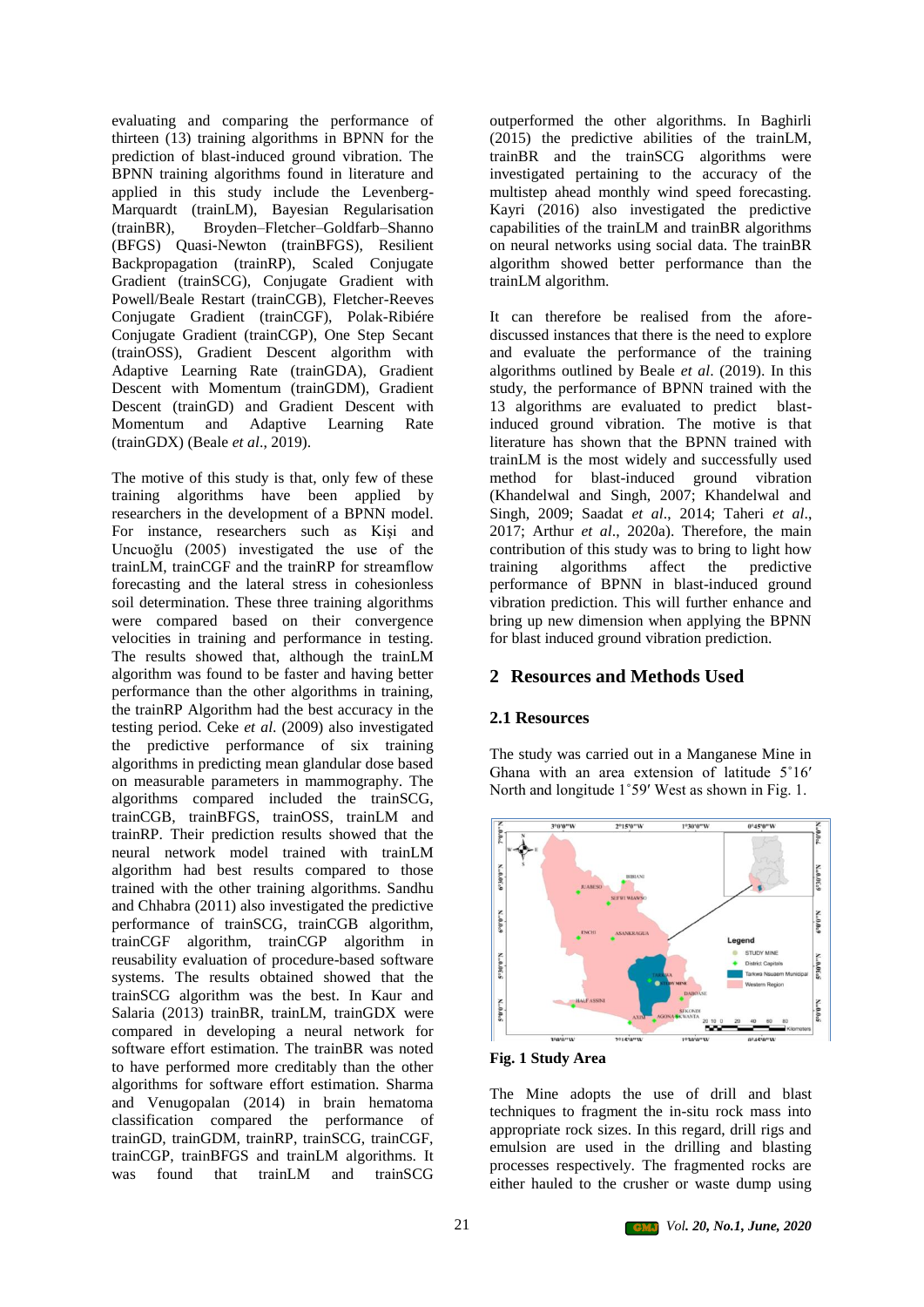CAT 777F, Komatsu HD 465, and Volvo AD35 rear dump trucks.

For the purpose of this study, a total of 210 historic instances of blast data were collected from the Mine. The blast data comprised of the following parameters: number of blast holes, maximum instantaneous charge (kg), distance between blasting point and monitoring station (m), hole depth  $(m)$ , powder factor  $(kg/m<sup>3</sup>)$  and Peak Particle Velocity (PPV) (mm/s). These recorded parameters are deemed significant in affecting the levels of blast-induced vibrations in literature It is noteworthy that PPV is the most preferred parameter for evaluating blast-induced ground vibration (Iramina *et al*., 2018; Arthur *et al*., 2020b). However, for the development of the various models as presented in this study, number of blast holes, maximum instantaneous charge (kg), distance between blasting point and monitoring station (m), hole depth (m), powder factor  $(kg/m^3)$ were used as the input parameters while the PPV (mm/s) values served as the output parameter. Table 1 shows the statistical description of the input and output parameters used in this study. In order to construct the various models in this study, the collected datasets were divided into two sets: training and testing sets. A total of 130 data points representing 62% of the collected datasets were used as the training sets while the remaining 80 data points representing 38% were used as the testing datasets to independently assess the performance of the trained models.

## **2.2 Backpropagation Training Algorithms Used**

In this section, concise descriptions of the training algorithms is presented. The architectural description of the BPNN is presented here as they are extensively applied and explained in several<br>blast-induced ground vibration studies blast-induced ground vibration studies (Khandelwal and Singh, 2007; Khandelwal and Singh, 2009; Saadat *et al*., 2014; Taheri *et al*., 2017; Arthur *et al*., 2020a).

### 2.2.1 Levenberg-Marquardt

The trainLM algorithm is an iterative technique for

| <b>Table 1 Statistical Description of Parameters</b> |
|------------------------------------------------------|
|------------------------------------------------------|

finding the minimum of a multivariate error function  $E$  (Equation (1)) that is expressed as the sum of squares of the difference between the actual output  $y_i$  and target output  $t_i$  (Adeoti and Osanaiye, 2013).

$$
E = \frac{1}{2} \sum (y_i - t_i)
$$
 (1)

The trainLM was designed to approach second order speed without having to compute the Hessian matrix. Nevertheless, the Hessian matrix (H) as well as the gradient (g) can be approximated using Equations (2) and (3) respectively, when the performance function has a form of sum of squares.

$$
H = J^T J \tag{2}
$$

$$
g = J^T e \tag{3}
$$

where  $J$  is the Jacobian matrix containing the first derivatives of the network errors with respect to the biases and weights, and *e* is the network error vector. The Jacobian matrix can be computed through a standard backpropagation technique that is much less complex than computing the Hessian matrix (Baghirli, 2015). The trainLM algorithm uses this approximation to the Hessian matrix in the following Newton-like update (Equation (4)).

$$
w_{i+1} = w_i - \left[J^T J + \mu I\right]^{-1} J^T e \tag{4}
$$

where *w* represents connection weights,  $\mu$  is the damping term and *I* is the identity matrix. The trainLM uses the combination of Gauss-Newton method and gradient descent in its iterative process. When the  $\mu$  is zero, it becomes a Gauss-Newton method, using the approximate Hessian matrix. When the  $\mu$  is large, it becomes a gradient descent method having a small step size. Newton's method is faster and more accurate near an error minimum, so the aim is to shift towards Newton's method as quickly as possible. Thus,  $\mu$  is decreased after each successful step (reduction in performance function) and is increased only when a tentative step would increase the performance function. In this way, the performance function will always be reduced at each iteration of the algorithm (Baghirli, 2015).

| <b>Parameters</b>                                     | <b>Type</b> | Unit     | Min   | <b>Max</b> | Average | <b>Std Dev</b> |
|-------------------------------------------------------|-------------|----------|-------|------------|---------|----------------|
| Number of blast holes                                 |             |          | 19    | 355        | 122.50  | 52.37          |
| Maximum instantaneous charge                          |             | kg       | 11.60 | 123.49     | 90.08   | 19.54          |
| Distance from blasting point to<br>monitoring station | Inputs      | m        | 573   | 1500       | 915.01  | 234.62         |
| Hole depth                                            |             | m        | 3.73  | 12.58      | 10.45   | 1.14           |
| Powder factor                                         |             | $kg/m^3$ | 0.10  | 0.97       | 0.69    | 0.15           |
| Peak Particle Velocity                                | Output      | mm/s     | 0.13  | 1.65       | 0.79    | 0.32           |

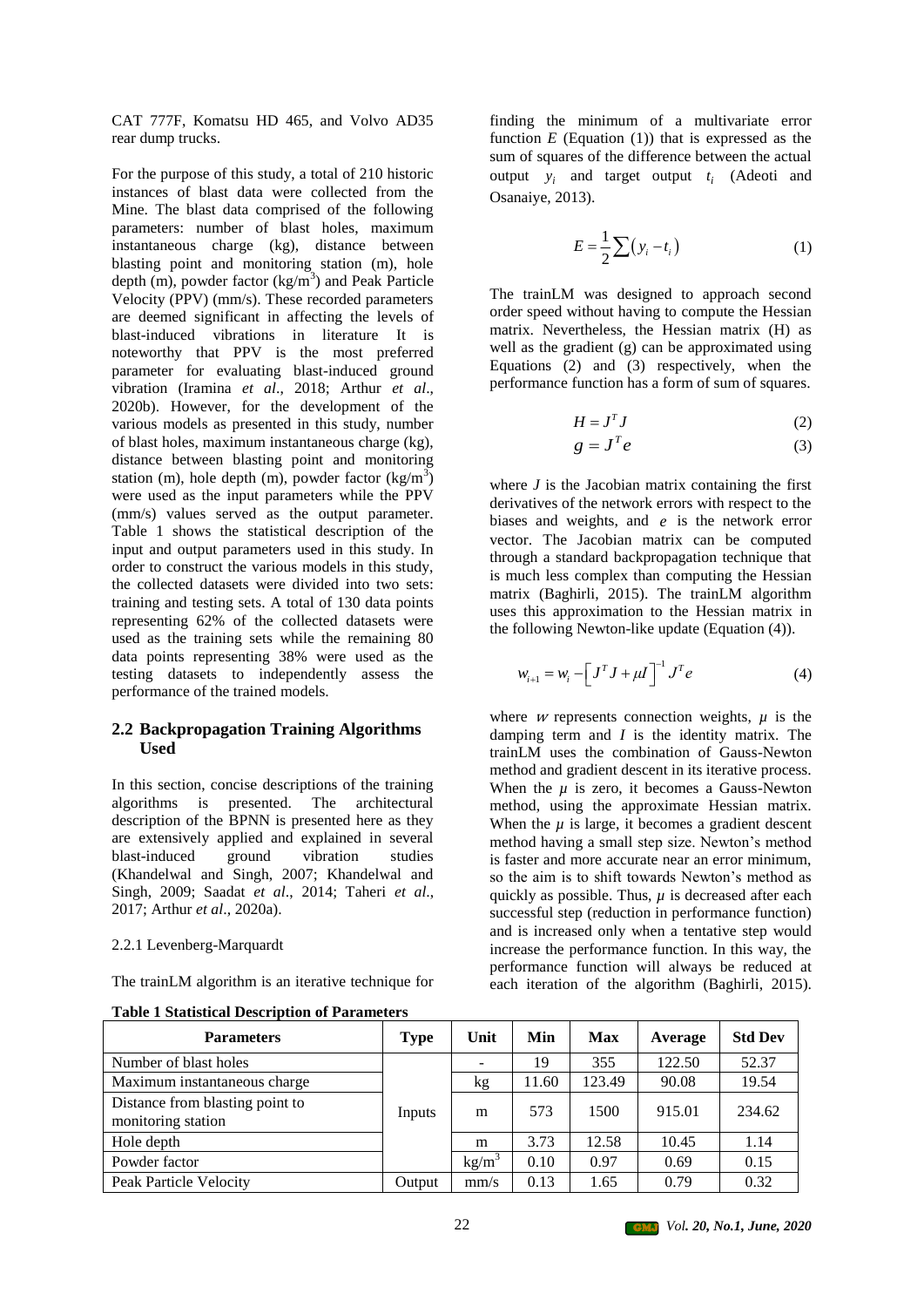#### 2.2.2 Bayesian Regularisation

The trainBR is a training algorithm that updates the weights and bias values according to Levenberg-Marquardt optimisation (Kaur and Salaria, 2013). It minimizes a combination of squared errors and weights, and then determines the correct combination to produce a network that generalizes well (Kaur and Salaria, 2013). According to Foresee and Hagan (1997), the method of improving generalisation is referred to as regularisation.

The aim of training is to reduce the sum of squared error,  $E<sub>D</sub>$ . This implies that, the training objective function is  $F = E_D$ . However, regularisation adds an additional term,  $E_W$ . The objective function is then expressed as shown in Equation (5) (Foresee and Hagan, 1997).

$$
F = \beta E_D + \alpha E_W \tag{5}
$$

where  $E_w$  is the sum of squared of the network weights;  $E_D$  is the sum of network errors;  $\alpha$  and  $\beta$ are the objective function parameters. Foresee and Hagan (1997) state that, the relative size of the objective function parameters dictates the emphasis for training. If  $\alpha \ll \beta$ , then the training algorithm will drive the errors smaller and if  $\alpha \gg \beta$ , training will emphasise weight size reduction at the expense of network errors, thus producing a smoother network problem. However, the main problem with implementing regularisation is setting the correct values for the objective function parameters. The *α* and *β* factors are defined using the Bayes' rule. The procedure for finding the correct values of *α* and *β* is explained by Foresee and Hagan (1997).

#### 2.2.3 Broyden-Fletcher-Goldfarb-Shanno Quasi-Newton

The trainBFGS algorithm is a Quasi-Newton second-derivative line search family method for solving unconstrained optimization problem (Ibrahim *et al*., 2014). The trainBFGS uses quadratic Taylor approximation of the objective function in a *d*-vicinity of *x* (Biglari and Ebadian, 2015) as expressed in Equation (6).

$$
f(x+d) \approx q(d) = f(x) + d^T g(x)
$$
  
 
$$
+ \frac{1}{2} d^T H(x) d
$$
 (6)

where  $g(x)$  is the gradient vector and  $H(x)$  is the Hessian matrix. The necessary condition for a local minimum of *q(d)* with respect to *d* results in the linear system presented in Equation (7).

$$
g(x) + H(x)d = 0
$$
 (7)

which in turn gives the Newton direction *d* (Equation (8)) for line search.

$$
d = -H(x)^{-1} - g(x)
$$
 (8)

The exact Newton direction (which is subject to defining in Newton-type methods) is reliable when the Hessian matrix exists and positive definite with the difference between the true objective function and its quadratic approximation not being large.

In Quasi-Newton methods, the idea is to use matrices which approximate the Hessian matrix and/or its inverse, instead of exact computing of the Hessian matrix (as in Newton-type methods). The matrices are normally named  $B \approx H$  and  $D \approx H^{-1}$ . The matrices are adjusted on each iteration and can be produced in many different ways ranging from very simple techniques to highly advanced schemes. The trainBFGS method uses an updating formula which converges to the approximate of the Hessian matrix  $H(x^*)$  as expressed in Equation (9).

$$
B_{i+1} = B_i - \frac{B_i s_i s_i^T B_i}{s_i^T B_i s_i} + \frac{y_i y_i^T}{y_i^T s_i}
$$
(9)

where

$$
s_i = x_{i+1} - x_i
$$

$$
y_i = g_{i+1} - g_i
$$

As a starting point,  $B_0$  can be set to any symmetric positive definite matrix, for example and very often, the identity matrix. The trainBFGS method exposes super linear convergence; resourceintensity is estimated as  $O(n^2)$  per iteration for *n*component argument vector.

#### 2.2.4 Resilient Backpropagation

The trainRP algorithm is a training algorithm for neural networks that work similarly to the standard backpropagation algorithm. The difference however is in the way the connecting weights are updated (Prasad *et al*., 2013). For the backpropagation, the update is computed using the magnitude of the partial derivative as expressed in Equation (10).

$$
\Delta w_{jk}(m) = \alpha \times x_j(m) \times \delta_k(m)
$$
 (10)

where  $\alpha$  is the learning rate,  $x_j(m)$  denotes the inputs propagating back to the *i*th neuron at time step *m* and  $\delta_k$  is the corresponding error gradient. For the train RP, an individual delta  $\Delta_{jk}$  which determines the size of the weight  $w_{jk}$  update for each connection is computed. The learning rule expressed in Equation (11) is used in calculating  $\Delta_{jk}$ .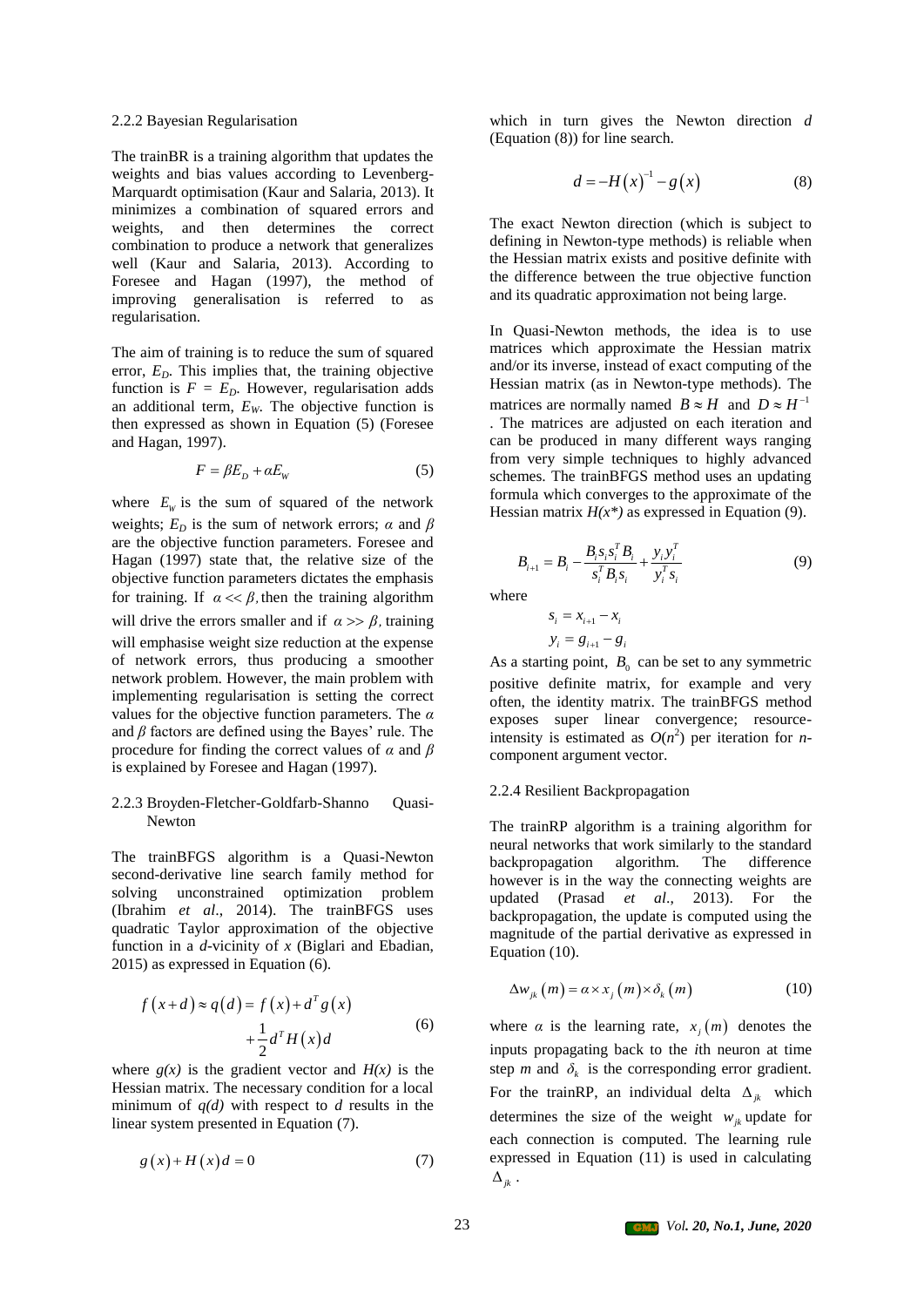$$
\Delta_{jk}(m) = \begin{cases}\n\Delta_{jk}(m-1) \times \eta^{+}, \\
\text{if } \frac{\partial E}{\partial w_{jk}}(m-1) \times \frac{\partial E}{\partial w_{jk}}(m) > 0 \\
\Delta_{jk}(m-1) \times \eta^{-}, \\
\text{if } \frac{\partial E}{\partial w_{jk}}(m-1) \times \frac{\partial E}{\partial w_{jk}}(m) < 0 \\
\Delta_{jk}(m-1), \text{ else}\n\end{cases}
$$
\n(11)

where  $0 < \eta^{-} < 1 < \eta^{+}$ . It is noteworthy that, for the trainRP, the weight update is not influenced by the magnitude of the derivatives, but by the behaviour of the sign of the two succeeding derivatives.

Every time the partial derivative of the corresponding weight  $w_{jk}$  changes its sign indicating the last update was too big and that the algorithm has jumped over a local minimum. The update-value  $\Delta_{jk}$  is then decreased by the factor  $\eta$ <sup>-</sup>. If the derivative retains its sign, the updated value is slightly increased in order to accelerate convergence in shallow regions (Riedmiller and Braun, 1992; Prasad *et al*., 2013).

The update rule for weights is the same as that expressed in Equation (12), except that if the partial derivative changes sign, the previous update-step leading to a jump over the minimum is reverted to Equation (13). When a change of sign has occurred, the adaptation process is restarted. The update-values and weights are changed every time the whole pattern set has been presented to the network.

$$
\Delta w_{jk}(m) = \begin{cases}\n-\Delta_0, & \text{if } \frac{\partial E}{\partial w_{jk}}(m) > 0 \\
+\Delta_0, & \text{if } \frac{\partial E}{\partial w_{jk}}(m) < 0 \\
0, & \text{else}\n\end{cases}
$$
\n(12)

$$
\Delta_{jk}(m) = -\Delta_{jk}(m-1),
$$
  
if  $\frac{\partial E}{\partial w_{jk}}(m) \times \frac{\partial E}{\partial w_{jk}}(m-1) < 0$  (13)

#### 2.2.5 Fletcher-Reeves Conjugate Gradient

The trainCGF algorithm is a variation of the Conjugate Gradient method developed by Fletcher and Reeves (1964). The algorithm can train any network if its weight, net input, and transfer functions have derivative functions. Backpropagation is used to calculate derivatives of performance with respect to the weight and bias vectors  $M$ . Each vector  $M_i$  is adjusted according to Equation (14).

$$
M = M + a(dM)
$$
 (14)

where *dM* is the search direction with *a* being the parameter selected to minimise the performance along the search direction. The line search function is used to locate the minimum point. The first search direction is the negative of the gradient of performance. In succeeding iterations, the search direction is computed from the new gradient and the previous search direction according to Equation (15).

$$
dM = -gM + \beta \left( dM_{\text{old}} \right) \tag{15}
$$

where  $gM$  is the gradient. The parameter  $\beta$  can be computed in several different ways. For the Fletcher-Reeves variation of conjugate gradient it is computed using Equation (16).

$$
\beta_k = \frac{g_k^T g_k}{g_{k-1}^T g_{k-1}}\tag{16}
$$

where  $g_{k-1}^T g_{k-1}$  is the norm square of the previous gradient and  $g_k^T g_k$  is the norm square of the current gradient.

#### 2.2.6 Polak-Ribiére Conjugate Gradient

The trainCGP algorithm is another version of the conjugate gradient method proposed by Polak and Ribiére (1969). As with the trainCGF algorithm, the search direction *(p)* at each iteration is determined by Equation (17).

$$
p_k = -g_k + \beta_k p_{k-1} \tag{17}
$$

For the Polak-Ribiére update, the constant  $\beta_k$  is computed using Equation (18).

$$
\beta_k = \frac{\Delta g_{k-1}^T g_k}{g_{k-1}^T g_{k-1}} \tag{18}
$$

Equation (18) is the inner product of the previous change in the gradient with the current gradient divided by the norm squared of the previous gradient.

### 2.2.7 Conjugate Gradient with Powell/Beale Restarts

According to Sandhu and Chhabra (2011), the search direction for all conjugate gradient algorithms is occasionally reset to the negative of the gradient. When the number of network's weights and biases equal the number of iterations, the standard reset point has occurred. However, there are other reset approaches that can improve the training efficiency. One of these is the Powell/Beale Restart approach (Powell, 1977; Beale, 1972). This technique restarts if there is very little orthogonality left between the current gradient and the previous gradient (Sandhu and Chhabra,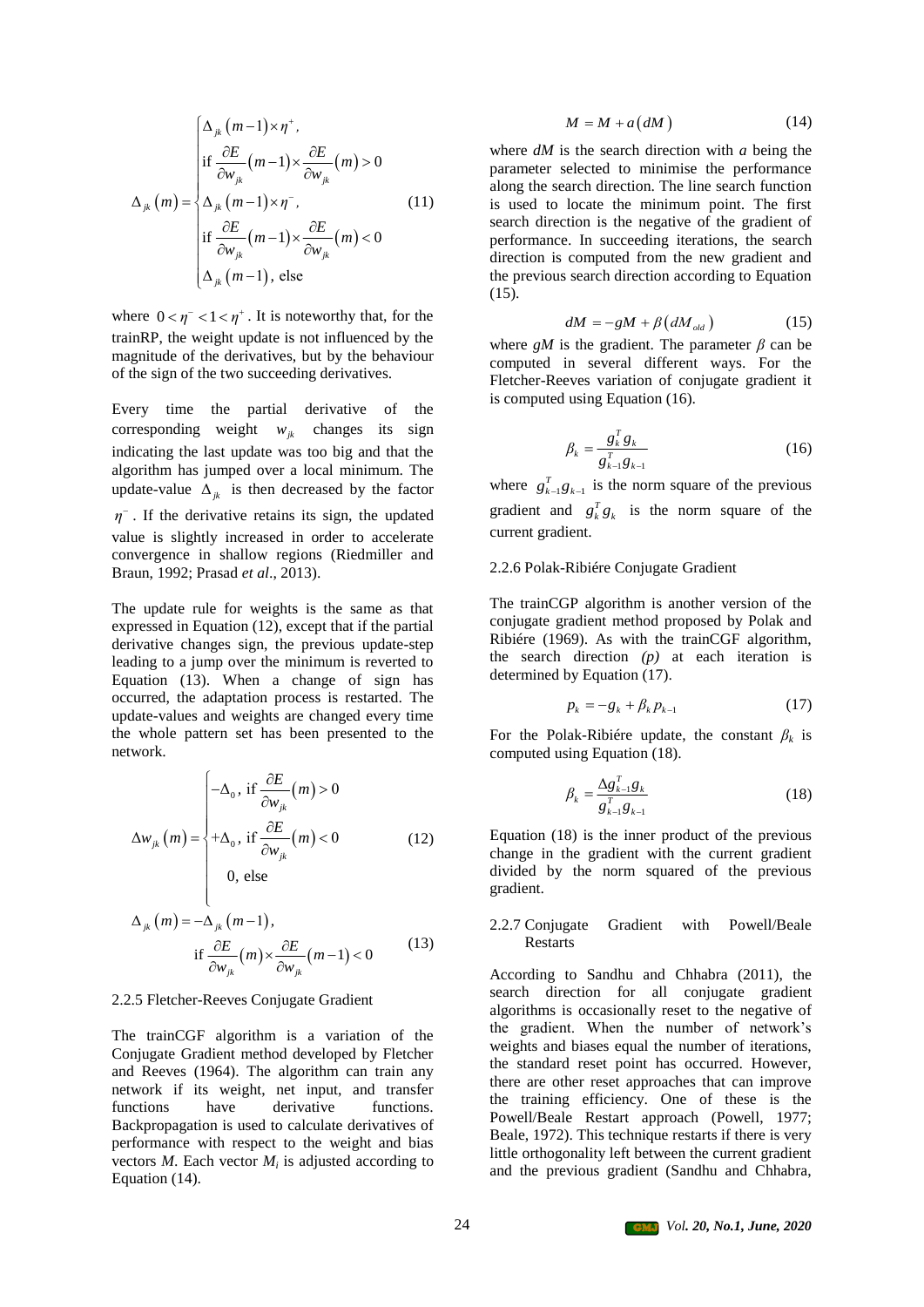2011). Equation (19) is used as a test to determine when to reset the search direction to the negative of the gradient.

$$
\left| g_{k-1}^T g_k \right| \ge 0.2 \left\| g_k \right\|^2 \tag{19}
$$

where  $g_k$  is the gradient of the *k*th iteration. If this condition is satisfied, the search direction is reset to the negative of the gradient. This algorithm can train any network if its weight, net input, and transfer functions have derivative functions.

Backpropagation is used to calculate derivatives of performance with respect to the weight and bias vectors  $M$ . Each vector  $M_i$  is adjusted using Equation (14). The line search function is used to locate the minimum point.

#### 2.2.8 Scaled Conjugate Gradient

The trainSCG algorithm belongs to a class of Conjugate Gradient methods developed by Møller (1993). The trainSCG avoids the use of line search in its computation unlike the other conjugate gradient algorithms that require a line search for each iteration. The trainSCG combines the modeltrust approach and the conjugate gradient approach (Sandhu and Chhabra, 2011). During computation, the trainSCG algorithm denotes the quadratic approximation to the error *E* in a neighbourhood of a point *w* by  $E_{qw}(y)$  (Equation (20)).

$$
E_{qw}(y) = E(w) + E'(w)^T y + \frac{1}{2} y^T E''(w) y \qquad (20)
$$

Hence, to determine the minimum of  $E_{\varphi}(y)$ , the critical points for  $E_{\alpha w}(y)$  must be found. The critical points are the solution to the linear system defined by Møller (1993). The Scaled Conjugate Gradient algorithm can train any network as long as its weight, net input, and transfer functions have derivative functions (Sandhu and Chhabra, 2011).

#### 2.2.9 One Step Secant Backpropagation

The trainOSS method is an attempt to bridge the gap between the conjugate gradient algorithms and the quasi-Newton (secant) algorithms (Mukkamala *et al*., 2003). This algorithm does not store the complete Hessian matrix. It however assumes that at each iteration, the previous Hessian was the identity matrix. This has the additional advantage that the new search direction can be calculated without computing the matrix inverse (Mukkamala *et al*., 2003). The algorithm can train any network if its weight, net input, and transfer functions have derivative functions. Backpropagation is used to calculate derivatives of performance with respect to the weight and bias vectors  $M$ . Each vector  $M$ <sup>*i*</sup> is adjusted according to Equation (14) as in conjugate gradient algorithms. The line search function is used to locate the minimum point. The first search direction is the negative of the gradient of performance. In subsequent iterations, the search direction is computed from the new gradient and the change in the weights and gradients from the previous iteration according to Equation (21).

$$
dM = -gM + Ac\left(M_{\text{step}}\right) + Bc\left(dgM\right) \tag{21}
$$

here *gM* is the gradient, *Mstep* is the change in the weights of the previous iteration, *dgM* is the change in the gradient from the last iteration whereas Ac and Bc are the combinational scalar products of *gM*, *Mstep* and *dgM*

#### 2.2.10 Gradient Descent

For the trainGD algorithm, the weights and biases are updated in the direction of the negative gradient of the performance function (Moini and Lakizadeh, 2011). Backpropagation is used to calculate derivatives of performance function, *Q* with respect to the weight and bias vectors  $M$ . Each vector  $M_i$  is adjusted according to the gradient descent as expressed in Equation (22).

$$
dM = \alpha \times \frac{dQ}{dx} \tag{22}
$$

where  $\alpha$  is the learning rate. The learning rate is multiplied by the negative of the gradient to determine the changes to the weights and biases. The larger the learning rate, the bigger the step leading to unstable algorithm. However, the smaller the learning rate the longer time it takes the algorithm to converge.

#### 2.2.11 Gradient Descent with Adaptive Learning Rate

With standard trainGD algorithm, the learning rate is held constant throughout training. The performance of the algorithm is very sensitive to the proper setting of the learning rate (Peteiro-Barral and Guijarro-Berdiñas, 2013). If the learning rate is set too high, the algorithm can oscillate and become unstable. If the learning rate is too small, the algorithm takes too long to converge. It is not practical to determine the optimal setting for the learning rate before training and in fact, the optimal learning rate changes during the training process, as the algorithm moves across the performance surface. The performance of the trainGD algorithm can be improved if the learning rate can change during the training process. Thus, the trainGDA algorithm. An adaptive learning rate attempts to keep the learning step size as large as possible while keeping learning stable. The learning rate is made responsive to the complexity of the local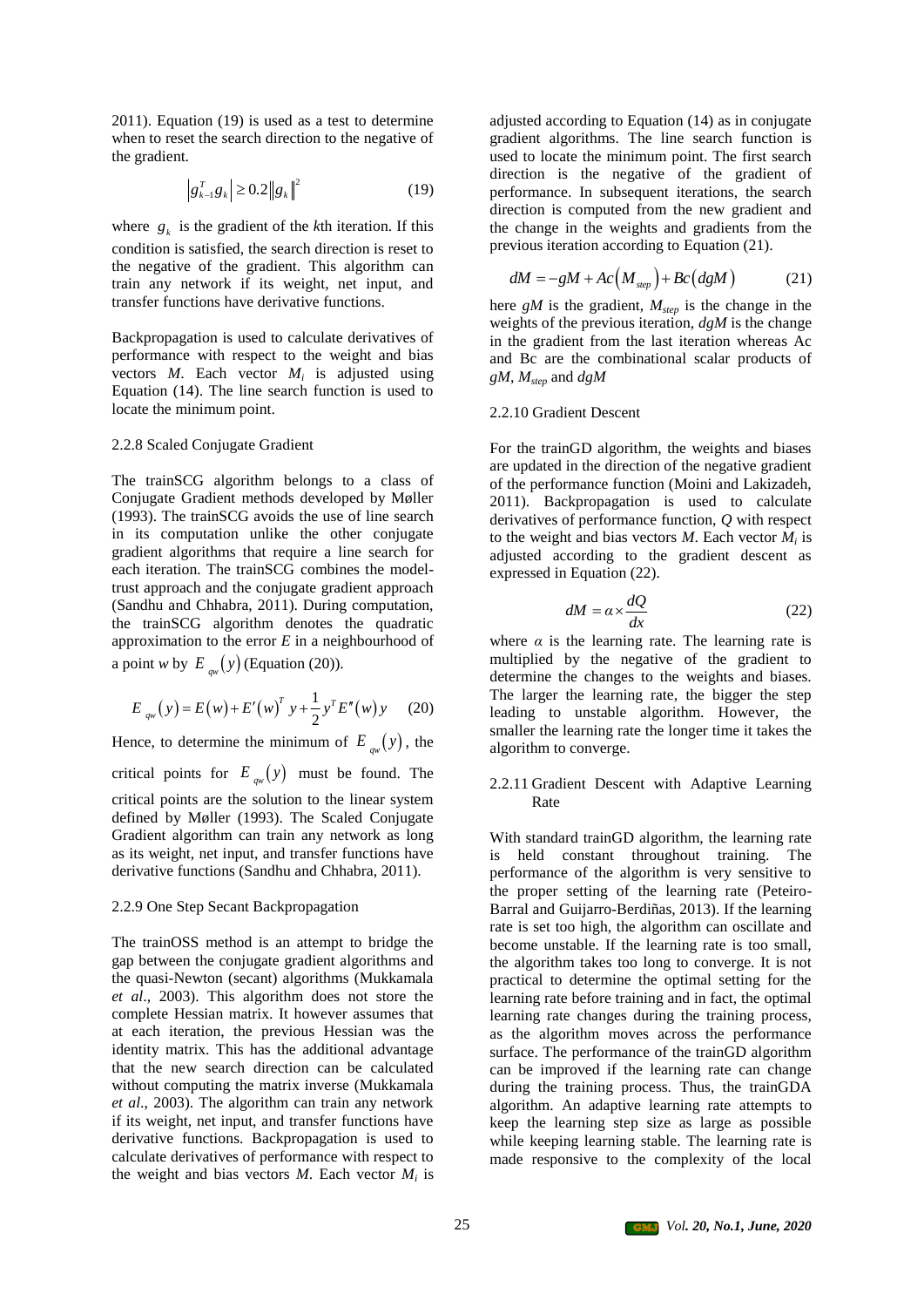error surface (Peteiro-Barral and Guijarro-Berdiñas, 2013).

An adaptive learning rate requires some changes in the training procedure used by trainGD algorithm. First, the initial network output and error are calculated. At each iteration new weights and biases are calculated using the current learning rate. New outputs and errors are then calculated.

#### 2.2.12 Gradient Descent with Momentum

The trainGDM allows a network to respond not only to the local gradient, but also to recent trends in the error surface acting like a lowpass filter (Garcez *et al*., 2008). Momentum allows the network to ignore small features in the error surface. Without momentum, a network can get stuck in a shallow local minimum. With momentum a network can slide through such entrapment.

The trainGDM algorithm depends on two training parameters: namely the learning rate,  $\alpha$  and the momentum constant *γ* . The momentum constant defines the amount of momentum which is set between 0 (no momentum) and values close to 1 (lots of momentum). A momentum constant of 1 (one) results in a network that is completely insensitive to the local gradient and therefore, does not learn properly. Backpropagation is used to calculate derivatives of performance function *Q* with respect to the weight and bias vectors *M*. Each vector  $M_i$  is adjusted according to gradient descent with momentum as expressed in Equation (23).

$$
dM = \gamma \times (dM_{previous}) + \alpha \times (1 - \gamma) \times \frac{dQ}{dM}
$$
 (23)

where  $dM_{previous}$  is the previous change to the weight or bias.

#### 2.2.13 Gradient Descent with Momentum and Adaptive Learning Rate

The trainGDX algorithm combines adaptive learning rate with momentum training. It is similar to the trainGDA except that it has the momentum coefficient *γ* as an additional training parameter (Galaviz *et al*., 2010). The algorithm can train any network as long as its weight, net input, and transfer functions have derivative functions. Backpropagation is used to calculate derivatives of performance *Q* with respect to the weight and bias vectors  $M$ . Each vector  $M_i$  is adjusted according to gradient descent with momentum as expressed in Equation (24).

$$
dM = \gamma \times (dM_{previous}) + \alpha \times \gamma \times \frac{dQ}{dM}
$$
 (24)

where  $dM_{previous}$  is the previous change to the weight or bias and  $\alpha$  is the learning rate. For each iteration when the performance decreases toward the set goal, then the learning rate is increased by the factor (typically 1.05). If performance increases by more than the factor (typically 1.04), the learning rate is adjusted by the factor (typically 0.7) and the change that increased the performance is not made.

#### **2.3 Model Development and Performance Assessment**

#### 2.3.1 Data Normalisation

The collected data had varying input ranges and hence the possibility of the larger range values to affect the outcome of the prediction. Hence to avoid this, the various input parameters were normalised into the range [-1, 1] using Equation (25).

$$
P_{i} = P_{min} + \frac{(P_{max} - P_{min}) \times (Q_{i} - Q_{min})}{Q_{max} - Q_{min}}
$$
 (25)

where  $P_i$  denotes the normalised data,  $Q_i$  denotes the collected blast data and  $Q_{max}$  and  $Q_{min}$ represent maximum and minimum values of the collected data with  $P_{min}$  and  $P_{max}$  values equalling to  $-1$  and 1, respectively.

#### 2.3.2 Model Development

In order to ascertain the predictive performance of the BPNN based on the various training algorithms, the other critical parameters that required finetuning were predetermined to serve as the background for this study. Hence, one hidden layer with a hyperbolic tangent transfer function as well as one output layer with a linear transfer function were used for this study as iterated by Hornik *et al*. (1989), Braspenning *et al*. (1995) and Beale *et al*. (2017). Throughout the experimental process, 1 neuron out of 1 to 20 neurons investigated, in the hidden layer was established to be the optimum number of neuron required for the effective development of the BPNN models used in this study. It is worth mentioning that the sequential trial and error procedure for the establishment of the optimal structure of the BPNN models was not presented in this study. Therefore, a model structure of  $[5 - 1 - 1]$  meaning, 5 inputs, one hidden layer with 1 neuron and 1 output layer was used in this study to ascertain the performance of the various training algorithms. Moreover, in this study, the BPNN was trained for 8000 epochs with a learning rate of 0.03 and a momentum coefficient of 0.7. The MATLAB R2019a program was used to run the BPNN based on the 13 algorithms (Table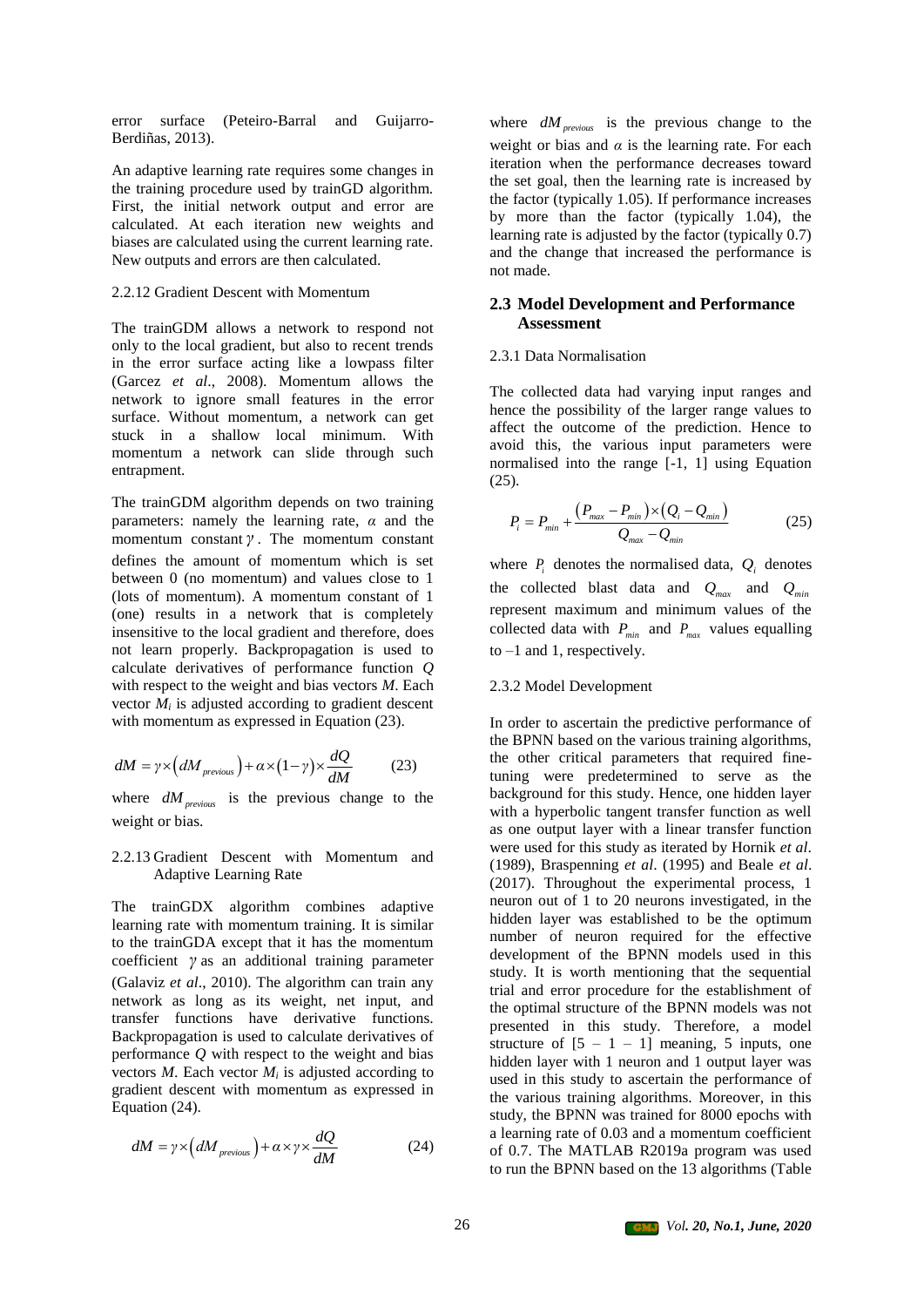2) discussed in Section 2.2. It is noteworthy that a computer with an Intel(R) Core (TM) i7-8550U CPU @ 1.80GHz, 1.99 GHz processor was used to run the MATLAB program for the various training functions. In Table 2, the syntax for the various training functions defined in the MATLAB environment are presented.

#### 2.3.3 Model Performance Assessment

Performance indices of Mean Squared Error (MSE) (Equation (26)), correlation coefficient (R) (Equation (27)), number of epochs (iterations) and duration for convergence were used to assess the performance of developed BPNN models with their respective training algorithms. The values for each set of performance indices for the respective training algorithms were ranked according to the order of performance, with good performing values having higher ranking values. Afterwards, the total ranking values were computed to ascertain the best performing training algorithm.

$$
MSE = \frac{1}{n} \sum_{i=1}^{n} (m_i - p_i)^2
$$
(26)  

$$
R = \frac{\sum_{i=1}^{n} (m_i - \overline{m})(p_i - \overline{p})}{\sqrt{\sum_{i=1}^{n} (m_i - \overline{m})^2} \times \sqrt{\sum_{i=1}^{n} (p_i - \overline{p})^2}}
$$
(27)

where *n*,  $m_i$ ,  $p_i$ ,  $\overline{m}$  and  $\overline{p}$  are the total number of samples, the measured field values, the predicted field values, the mean of the measured field values and the mean of the predicted values respectively.

## **3 Results and Discussion**

The obtained ranking results based on the number of training epochs (iterations) and duration of convergence (time) are outlined in Table 3.

From Table 3, it can be gathered that, the trainLM algorithm used the minimum number of training epoch of 12 to converge at the optimal solution and thus had the highest-ranking value. It also had the fastest convergence speed of 2 seconds. This is because the trainLM algorithm works by combining the steepest descent and the Gauss-Newton methods to give optimal solution. Thus, the algorithm performs like steepest descent when the current solution is close to local minimum but exhibit fast convergence in the Gauss-Newton condition when the algorithm approaches the correct solution (Lourakis and Argyros, 2005). The trainBR algorithm followed up with training epoch and fast convergence speed of 34 and 5 seconds respectively (Table 3).

The trainCGF algorithm had a faster convergence speed (7 seconds) than the trainBFGS algorithm (9 seconds), even though the trainBFGS algorithm used a smaller number of iterations to converge. The trainOSS (Table 3) was also faster than the trainSCG algorithm but required more iterations to converge. The trainCGB and the trainCGP algorithms had close convergence speed (13 and 12 seconds) and number of iterations (82 and 81) respectively to arrive at the optimal solution. The trainRP had a relatively fast convergence speed of 38 seconds. However, it required a large number of epochs (3817) to converge at the optimal solution. In Table 3, it can also be observed that, the trainGD algorithm and its variations were the slowest with a convergence speed above 1320 seconds (22 minutes) and training epochs of more than 7000 to converge to their optimal solutions. To illustrate graphically the performance of the various training algorithms, the ranking results of the training epochs and duration of convergence were plotted against each other (see Fig. 2).

**Table 2 Backpropagation Training Functions and their Respective Algorithms**

| <b>Training Function Syntax</b><br>in MATLAB | <b>Algorithm Type</b>                                        | <b>Abbreviation</b> |
|----------------------------------------------|--------------------------------------------------------------|---------------------|
| trainlm                                      | Levenberg-Marquardt                                          | trainLM             |
| trainbr                                      | <b>Bayesian Regularisation</b>                               | trainBR             |
| trainscg                                     | Scaled Conjugate Gradient                                    | trainSCG            |
| trainbfg                                     | Broyden-Fletcher-Goldfarb-Shanno Quasi-Newton                | trainBFGS           |
| traincgb                                     | Conjugate Gradient with Powell/Beale Restarts                | trainCGB            |
| traincgp                                     | Polak-Ribiére Conjugate Gradient                             | trainCGP            |
| trainegf                                     | Fletcher-Reeves Conjugate Gradient                           | trainCGF            |
| traingd                                      | <b>Gradient Descent</b>                                      | trainGD             |
| traingdm                                     | <b>Gradient Descent with Momentum</b>                        | trainGDM            |
| traingda                                     | Gradient Descent with Adaptive Learning Rate                 | trainGDA            |
| traingdx                                     | Gradient Descent with Momentum and Adaptive Learning<br>Rate | trainGDX            |
| trainoss                                     | One Step Secant                                              | trainOSS            |
| trainrp                                      | <b>Resilient Backpropagation</b>                             | trainRP             |

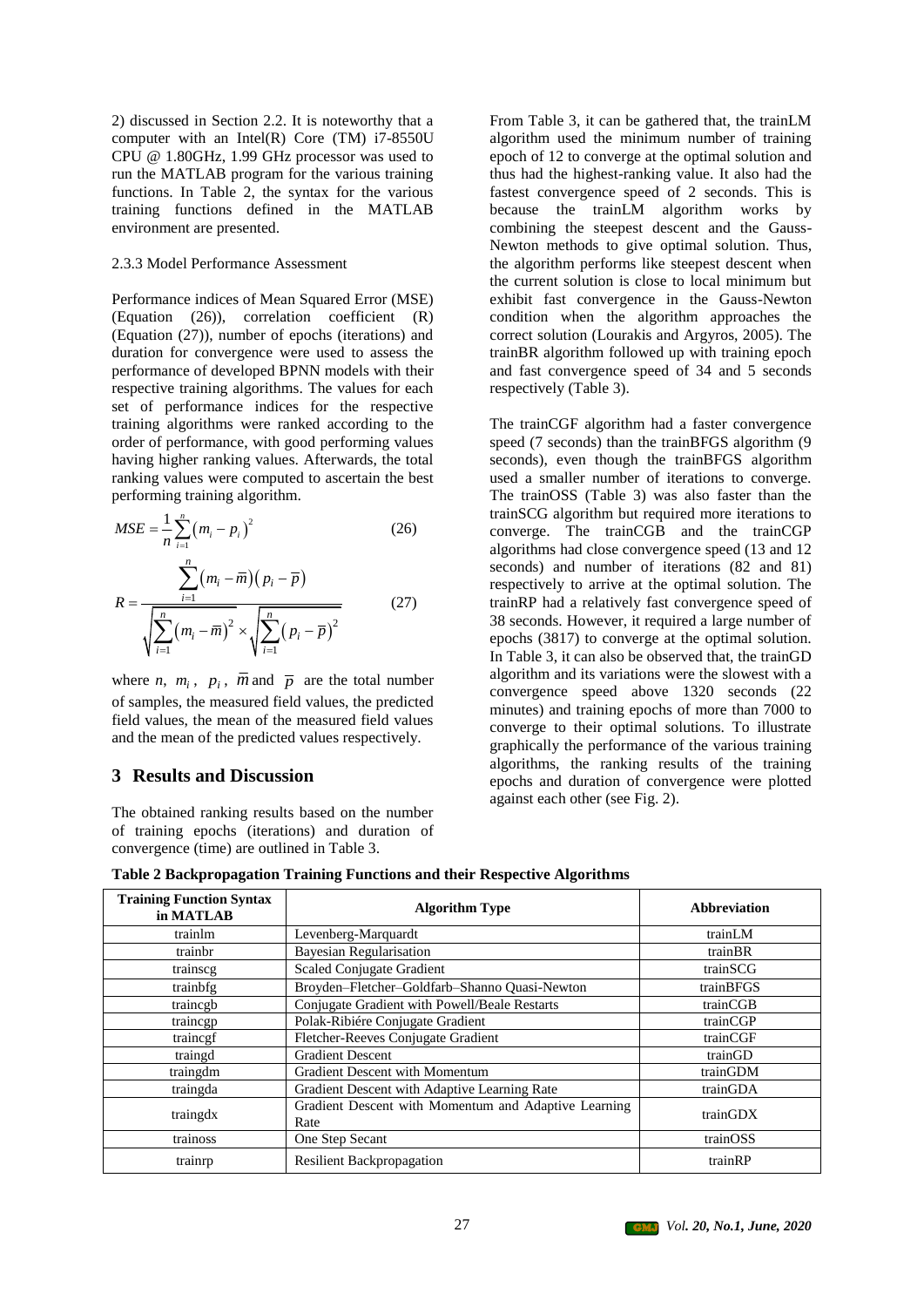The analysis from Fig. 2 is that any training algorithm that appears on the top most right corner is better than those that appear on the below and found at the bottom left corner. In Fig. 2, it can be seen that the trainLM appeared at the top right corner emerging as the best in training epoch and fast convergence. The trainGD algorithm and its variations performed badly as they were located at the left bottom corner. The slowness of the trainGD algorithms to converge has been reiterated by Luhaniwal (2019). It was evident that the gradient descent methods move down a local gradient such that this gradient does not point towards the minimum, given the curvature of the underlining function differs significantly with direction (Nabney, 2002). Furthermore, even if a smaller learning rate is chosen, there is a high possibility for successive iterations to oscillate across 'valleys' in the function (Nabney, 2002).



**Ranking**

| <b>Table 3 Training Epoch and Time Ranking Results</b> |  |  |  |
|--------------------------------------------------------|--|--|--|
|--------------------------------------------------------|--|--|--|

In furtherance to the performance analysis, *R* and MSE training results with their respective rankings are presented in Table 4. With reference to Table 4, it can be observed that the prediction results based on the training datasets were marginally the same. However, to ascertain the optimal training algorithm, the obtained *R* and MSE values for each training algorithm were ranked. The ranking results (Table 4) showed that, the trainBFGS algorithm gave the highest R value and lowest MSE value. This was closely followed in the order of decreasing performance by trainLM, trainSCG, trainRP, trainOSS, trainCGB, trainCGF, trainGDX, trainCGP, trainBR, trainGDA, trainGD and trainGDM. This can additionally be viewed from Fig. 3 where trainBFGS algorithm appeared on the top right corner indicating its superiority over the other training algorithms. Similarly, the ranking testing results based on R and MSE values for each training algorithm are presented in Table 5.



**Fig. 3 Training** *R* **Ranking against MSE Ranking Results**

| <b>Training Algorithm</b> | <b>Training Epoch</b> | <b>Ranking</b> | Time (sec) | <b>Ranking</b> |
|---------------------------|-----------------------|----------------|------------|----------------|
| trainLM                   | 12                    | 13             | 2          | 13             |
| trainBR                   | 34                    | 12             | 5          | 12             |
| trainBFGS                 | 61                    | 11             | 9          | 10             |
| trainCGF                  | 105                   | 8              | 7          | 11             |
| trainCGP                  | 81                    | 10             | 12         | 9              |
| trainCGB                  | 82                    | 9              | 13         | 8              |
| trainOSS                  | 294                   | 6              | 14         | $\overline{7}$ |
| trainSCG                  | 188                   | 7              | 31         | 6              |
| trainRP                   | 3817                  | 5              | 38         | 5              |
| trainGD                   | 8000                  | $\overline{2}$ | 1330       | $\overline{4}$ |
| trainGDM                  | 8000                  | $\overline{2}$ | 1361       | 3              |
| trainGDA                  | 7183                  | $\overline{4}$ | 2001       | 1              |
| trainGDX                  | 8000                  | $\overline{2}$ | 1510       | $\overline{2}$ |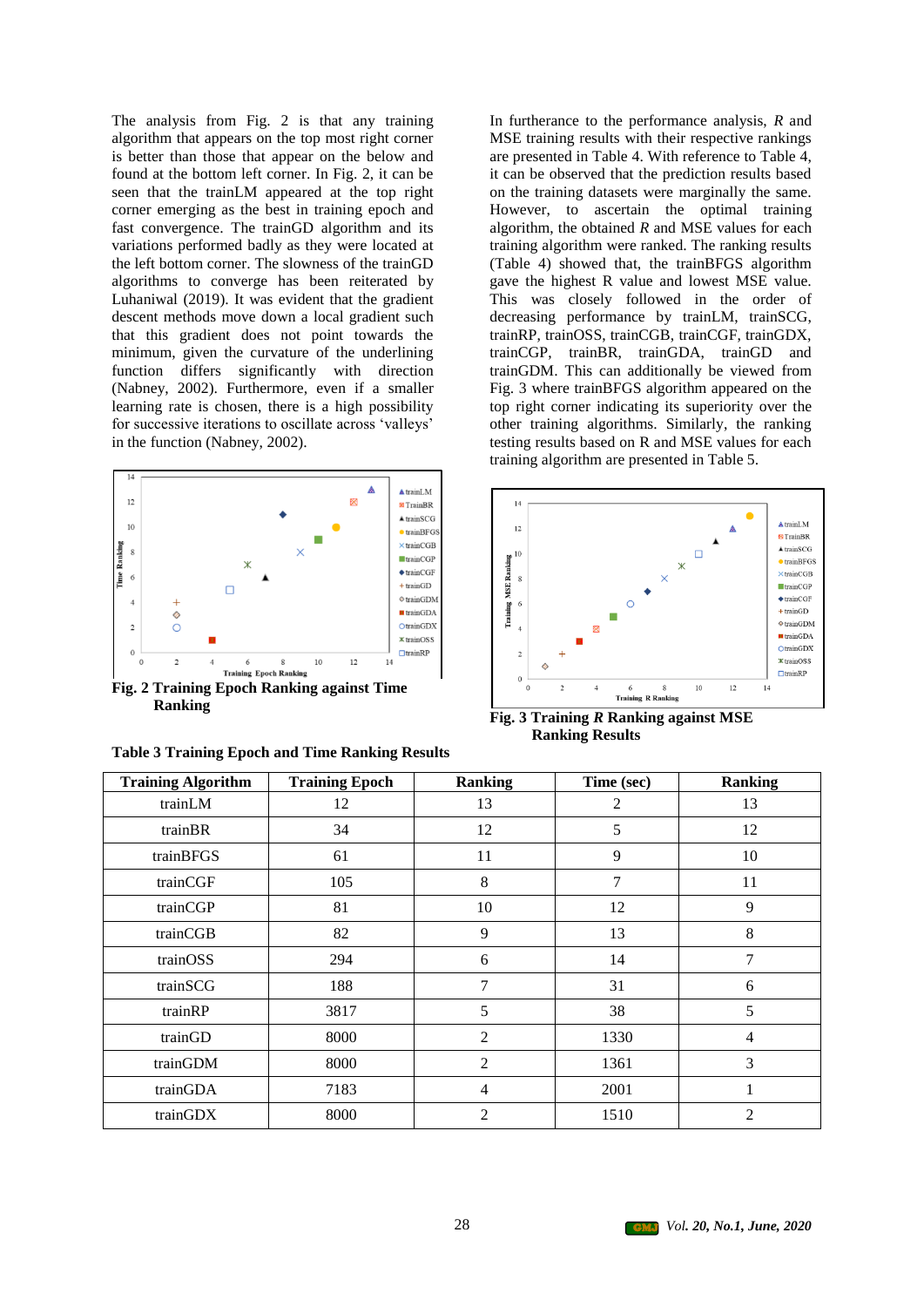### **Table 4 Training Ranking Results**

|                           | <b>Training Results</b> |                |                 |                |  |
|---------------------------|-------------------------|----------------|-----------------|----------------|--|
| <b>Training Algorithm</b> | R                       | <b>Ranking</b> | <b>MSE</b>      | <b>Ranking</b> |  |
| trainBFGS                 | 0.9090005754583         | 13             | 0.0209017892774 | 13             |  |
| trainLM                   | 0.9090005754579         | 12             | 0.0209017892775 | 12             |  |
| trainSCG                  | 0.9090005754561         | 11             | 0.0209017892778 | 11             |  |
| trainRP                   | 0.9090005754453         | 10             | 0.0209017892802 | 10             |  |
| trainOSS                  | 0.9090005754161         | 9              | 0.0209017892866 | 9              |  |
| trainCGB                  | 0.9090005751572         | 8              | 0.0209017893469 | 8              |  |
| trainCGF                  | 0.9090003062234         | 7              | 0.0209018497356 | 7              |  |
| trainGDX                  | 0.9089999984241         | 6              | 0.0209019166768 | 6              |  |
| trainCGP                  | 0.9089991077789         | 5              | 0.0209021134156 | 5              |  |
| trainBR                   | 0.9089275530420         | $\overline{4}$ | 0.0209230456845 | 4              |  |
| trainGDA                  | 0.9079688866458         | 3              | 0.0211538725254 | 3              |  |
| trainGD                   | 0.9077256163441         | 2              | 0.0211813116335 | $\overline{2}$ |  |
| TrainGDM                  | 0.9076340091090         |                | 0.0212013319689 | 1              |  |

## **Table 5 Testing Ranking Results**

|                           | <b>Testing Results</b> |                |                 |                |  |
|---------------------------|------------------------|----------------|-----------------|----------------|--|
| <b>Training Algorithm</b> | $\boldsymbol{R}$       | <b>Ranking</b> | <b>MSE</b>      | <b>Ranking</b> |  |
| trainOSS                  | 0.8537001504187        | 13             | 0.0216959930735 | 13             |  |
| trainBFGS                 | 0.8536998643984        | 12             | 0.0216960613531 | 12             |  |
| trainSCG                  | 0.8536998515411        | 11             | 0.0216960677706 | 11             |  |
| trainLM                   | 0.8536998272836        | 10             | 0.0216960710372 | 10             |  |
| trainRP                   | 0.8536997263504        | 9              | 0.0216960941277 | 9              |  |
| trainCGB                  | 0.8536982722252        | 8              | 0.0216964067015 | 8              |  |
| trainCGF                  | 0.8536625479130        | 7              | 0.0217023197188 | $\overline{7}$ |  |
| trainGDX                  | 0.8536620969792        | 6              | 0.0217034459559 | 6              |  |
| trainCGP                  | 0.8536313149995        | 5              | 0.0217110148640 | 5              |  |
| trainBR                   | 0.8528831275419        | $\overline{4}$ | 0.0218197614089 | $\overline{4}$ |  |
| trainGD                   | 0.8496588256014        | 2              | 0.0224272490166 | 3              |  |
| trainDGA                  | 0.8510589037442        | 3              | 0.0225051033507 | 1              |  |
| trainGDM                  | 0.8494726322899        |                | 0.0224601694095 | $\mathfrak{D}$ |  |

It can be noticed from Table 5 that, a very closely related results (*R* and MSE) was produced by the training algorithms and that their differences are very insignificant. In comparison, the trainOSS algorithm produced the highest *R* value and lowest MSE which was followed by trainBFGS algorithm. The trainSCG, trainLM, trainRP, trainCGB,

trainCGF, trainGDX, trainCGP, trainBR, trainGD, trainDGA and trainGDM algorithms followed in that order of decreasing performance as additionally illustrated in Fig. 4. Finally, the obtained ranking results (training and testing) based on the various performance indicators were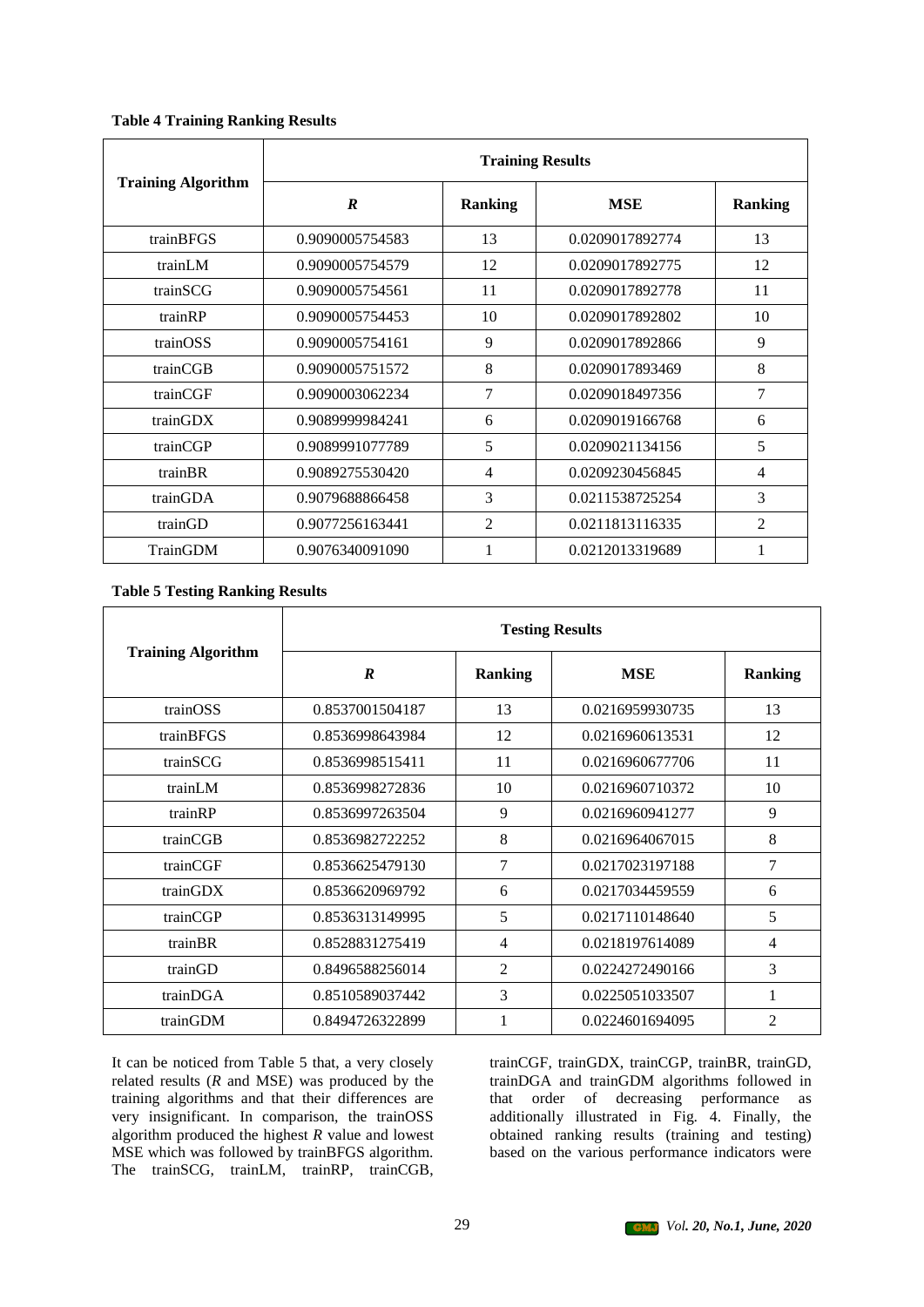summed to obtain the overall ranking results for the various training algorithms as shown in Table 6.



**Fig. 4 Testing** *R* **Ranking against MSE Ranking Results**

|      | Table 6 Overall Ranking Based on Training and |  |
|------|-----------------------------------------------|--|
|      | Testing Results for Epoch, Time, R and        |  |
| MSE. |                                               |  |

| <b>Training</b><br><b>Algorithm</b> | Sum of All<br><b>Ranking</b><br><b>Values</b> | <b>Overall</b><br>Rank<br><b>Position</b> |
|-------------------------------------|-----------------------------------------------|-------------------------------------------|
| trainBFGS                           | 71                                            | 1                                         |
| trainLM                             | 70                                            | $\mathbf{2}$                              |
| trainSCG                            | 57                                            | 3                                         |
| trainOSS                            | 57                                            | 3                                         |
| trainCGB                            | 49                                            | 5                                         |
| trainRP                             | 48                                            | 6                                         |
| trainCGF                            | 47                                            | 7                                         |
| trainBR                             | 40                                            | 8                                         |
| trainCGP                            | 39                                            | 9                                         |
| trainGDX                            | 28                                            | 10                                        |
| trainGD                             | 15                                            | 11                                        |
| trainGDA                            | 15                                            | 11                                        |
| trainGDM                            | 10                                            | 13                                        |

With reference to Table 6, it can be observed that the trainBFGS algorithm had the highest total ranking value of 71 making it the best training algorithm for this study. This was closely followed by the trainLM algorithm which had a total ranking of 70. The trainBFGS algorithm and the trainLM algorithm have been stated by Beale *et al*. (2019) to have similar performance as was observed in this study. Both the trainSCG and trainOSS algorithms had the same total ranking value of 57 and thus the same rank position. These were followed by the trainCGB, trainRP, trainCGF, trainBR, trainCGP

algorithms in increasing overall rank value, as higher overall rank position signifies lower performance. It can also be seen that, the trainGD and its variational algorithms had very poor total ranking values and thus were the worst performing training algorithms for this study. These rank positions of the various training algorithms are graphically illustrated in Fig. 5.

The trainBFGS algorithm came out the best due to its robustness and self-correcting properties to maintain a satisfaction of the secant condition. In addition to that, it has a good initial approximation of the inverse Hessian matrix (Ding *et al*., 2004; Eisen *et al*., 2017).



**Fig. 5 Order of Rank of Training Algorithms**

# **4 Conclusions**

In this study, 13 backpropagation neural network training algorithms namely; Levenberg-Marquardt, Bayesian Regularisation, BFGS Quasi-Newton, Resilient Backpropagation, Scaled Conjugate Gradient, Conjugate Gradient with Powell-Beale Restarts, Fletcher-Powell Conjugate Gradient, Polak-Ribiére Conjugate Gradient, One Step Secant, Gradient Descent with adaptive Learning Rate, Gradient Descent with Momentum, Gradient Descent and Gradient Descent with Momentum and Adaptive Learning Rate were investigated to ascertain their performance based on the prediction of blast-induced ground vibration. In that regard,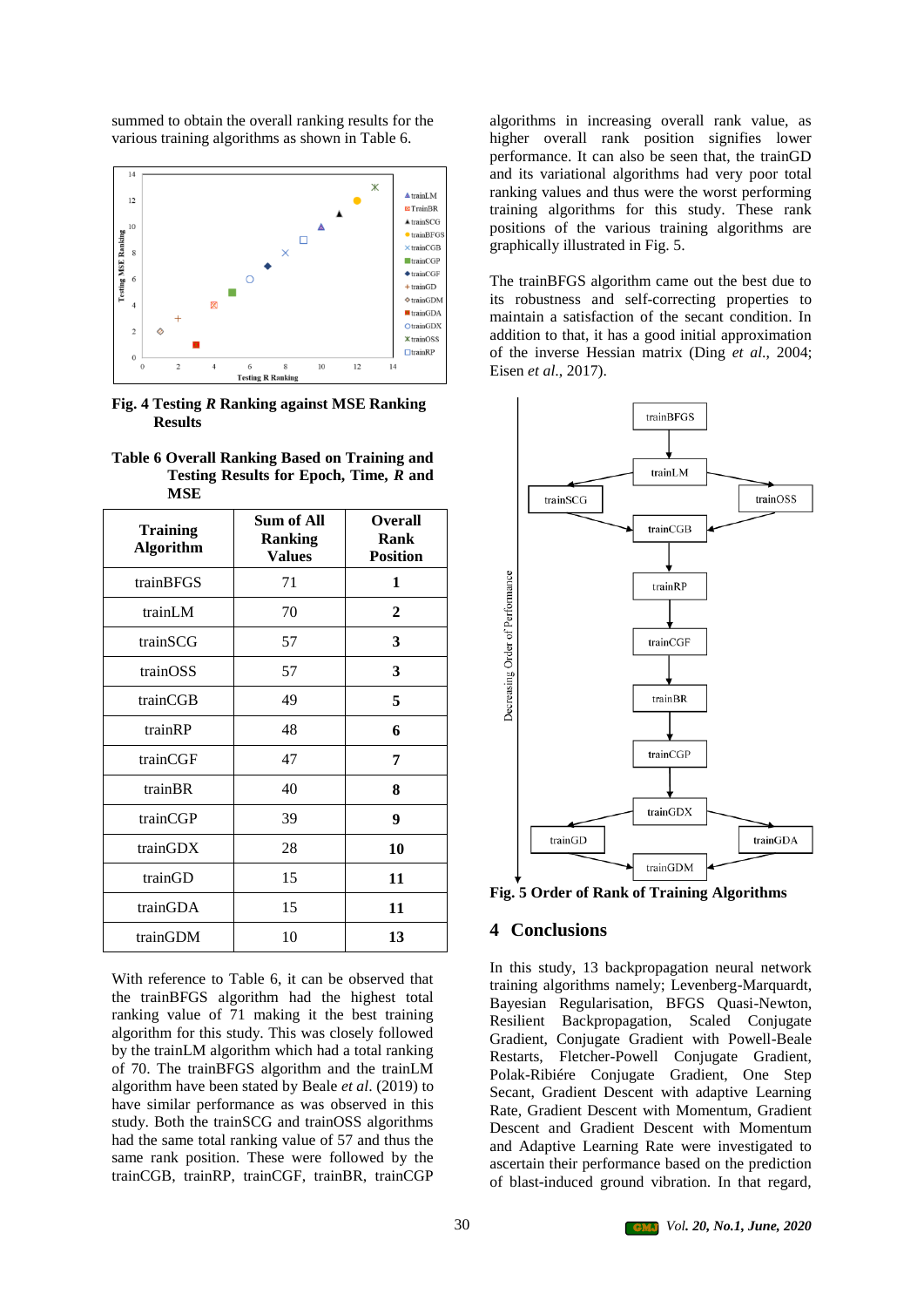13 BPNN models were developed using a total of 210 blasting events data collected from a Manganese Mine in Ghana. One hundred and thirty (130) datapoints out of the 210 were used as the training set while the remaining 80 data points were used to independently assess the BPNN models developed. The input parameters for the models include number of blast holes, maximum instantaneous charge (kg), distance between blasting point and monitoring station (m), hole depth  $(m)$  and powder factor  $(kg/m<sup>3</sup>)$  with PPV (mm/s) serving as the measuring indicator of blastinduced ground vibration in the output layer. With the aim of ascertaining the performance of the training algorithms, the optimum structure of [5-1- 1] meaning, five inputs, one hidden layer with one neuron and one output layer was observed for all the training algorithms. The maximum training epoch, learning rate and momentum coefficient were set to 8000, 0.03 and 0.7 respectively. Furthermore, *R*, MSE, number of training epochs and the duration of convergence to the optimal solution were used in ascertaining the performance of the various training algorithms. Each resulting performance indicator was ranked and then summed up to ascertain the overall predictive strength of the training algorithms. The obtained results showed that the Levenberg-Marquardt algorithm had the fastest computational speed as it used 2 seconds and 12 epochs to arrive at its optimal solution. The gradient descent and its variation algorithms were found to be very slow as they used more than 1320 seconds (22 minutes) to arrive at their optimal solution. They also used a maximum training epoch of more than 7000. In the case of training prediction results, the BFGS Quasi-Newton algorithm had the highest R values and lowest MSE values and thus the highest-ranking value even though the other training algorithms achieved marginal results. In the case of the testing results, it was found that the One Step Secant algorithm was able to perform slightly better than all the other training algorithms. However, the summed ranking results showed that the BFGS Quasi-Newton algorithm was the best training algorithm for this study as it had the highest total value of 71 and thus an overall rank value of 1. This was closely followed by the Levenberg-Marquardt, Conjugate Gradient, One Step Secant algorithms, Conjugate Gradient with Powell/Beale Restarts algorithm, Resilient Backpropagation, Fletcher-Reeves Conjugate Gradient, Bayesian Regularisation, Polak-Ribiére Conjugate Gradient, Gradient Descent with Momentum and Adaptive Learning Rate, Gradient Descent, Gradient Descent with Adaptive Learning Rate and finally the Gradient Descent with Momentum in a decreasing order of performance.

# **Acknowledgements**

The authors would like to thank the Ghana National Petroleum Corporation (GNPC) for providing funding to support this work through the GNPC Professorial Chair in Mining Engineering at the University of Mines and Technology (UMaT), Ghana.

# **References**

- Adeoti, O. A. and Osanaiye, P. A. (2013), "Effect of Training Algorithms on The Performance of ANN for Pattern Recognition of Bivariate Process", *International Journal of Computer Applications*, Vol. 69, No. 20, pp. 8 – 12.
- Anifowose, F., Labadin, J. and Abdulraheem, A. (2017), "Towards an Improved Ensemble Learning Model of Artificial Neural Networks: Lessons Learned on Using Randomized Numbers of Hidden Neurons", *In Artificial Intelligence: Concepts, Methodologies, Tools, and Applications*, IGI Global, pp. 325-356.
- Arthur, C. K., Temeng, V. A. and Ziggah, Y. Y. (2020a), "Multivariate Adaptive Regression Splines (MARS) Approach to Blast-Induced Ground Vibration Prediction", *International Journal of Mining, Reclamation and Environment*, Vol. 34, No .3, pp. 198-222.
- Arthur, C. K., Temeng, V. A. and Ziggah, Y. Y. (2020b), "Novel Approach to Predicting Blast-Induced Ground Vibration Using Gaussian Process Regression", *Engineering with Computers*, Vol. 36, No. 1, pp.29-42.
- Baghirli, O. (2015), "Comparison of Lavenberg-Marquardt, Scaled Conjugate Gradient and Bayesian Regularization Backpropagation Algorithms for Multistep Ahead Wind Speed Forecasting Using Multilayer Perceptron Feedforward Neural Network", *Published MSc Thesis Report*, Uppsala University, Gotland, 35 pp.
- Beale, E. M. L. (1972), "A Derivation of Conjugate Gradients", *In Numerical methods for nonlinear optimization*, Lootsma, F.A. (ed.), Academic Press, London, pp. 39–43.
- Beale, M. H., Hagan, M. T. and Demuth, H. B. (2017), *Neural Network Toolbox™ User's Guide*, The MathWorks Inc, USA, 431 pp.
- Beale, M. H., Hagan, M. T. and Demuth, H. B. (2019), *MATLAB Deep Learning Toolbox™ User's Guide: PDF Documentation for Release R2019a*, The MathWorks Inc, USA, 431 pp.
- Biglari, F. and Ebadian, A. (2015), "Limited Memory BFGS Method Based on a High-Order Tensor Model", *Computational Optimization and Applications*, Vol. 60, No. 2, pp. 413-422.
- Braspenning, P. J., Thuijsman, F. and Weijters, A. J. M. M. (1995), *Artificial Neural Networks: An*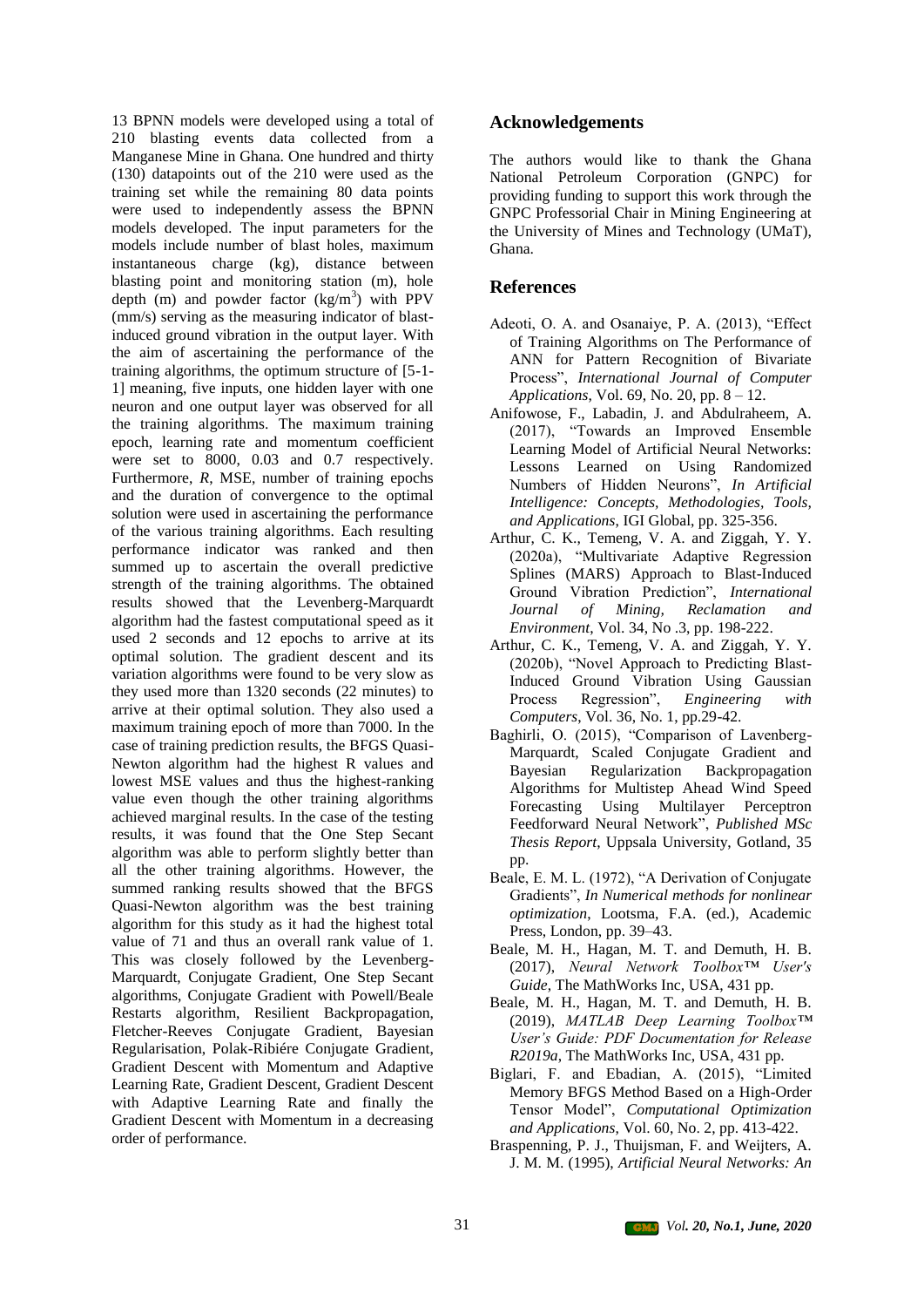*Introduction to ANN Theory and Practice*, Springer Science & Business Media, 293 pp.

- Ceke, D., Kunosic, S., Kopric, M. and Lincender, L. (2009), "Using Neural Network Algorithms in Prediction of Mean Glandular Dose Based on the Measurable Parameters in Mammography", *Acta Informatica Medica*, Vol. 17, No. 4, pp.194-197.
- Ding, Y., Lushi, E. and Li, Q. (2004), "Investigation of Quasi-Newton Methods for Unconstrained Optimization", *Published Report*, Simon Fraser University, Canada, 23 pp.
- Eisen, M., Mokhtari, A. and Ribeiro, A. (2017), "Decentralized Quasi-Newton Methods", *IEEE Transactions on Signal Processing*, Vol. 65, No. 10, pp. 2613-2628.
- Fletcher, R. and Reeves, C. M. (1964), "Function Minimization by Conjugate Gradient", *The Computer Journal*, Vol. 7, No. 2, pp.149-154.
- Foresee, F. D. and Hagan, M. T. (1997), "Gauss-Newton approximation to Bayesian learning", *Proceedings of the International Joint Conference on Neural Networks*, Vol. 3, pp. 1930-1935
- Galaviz, J. P., Melin, P. and Trujillo, L. (2010), "Improvement of the Backpropagation Algorithm Using (1+ 1) Evolutionary Strategies", *In Soft Computing for Recognition Based on Biometrics*, Springer, Berlin, Heidelberg. pp. 287-302.
- Garcez, A. S. A., Lamb, L. C. and Gabbay, D. M. (2008), *Neural-Symbolic Cognitive Reasoning*, Springer Science & Business Media, 198 pp.
- Garson, G. D. (1998), *Neural Networks: An Introductory Guide for Social Scientists*, SAGE, 194 pp.
- Ghasemi, E., Ataei, M. and Hashemolhosseini, H. (2013), "Development of a Fuzzy Model for Predicting Ground Vibration Caused by Rock Blasting in Surface Mining", *Journal of Vibration and Control*, Vol. 19, No. 5, pp.755- 770.
- Hasanipanah, M., Amnieh, H. B., Khamesi, H., Armaghani, D. J., Golzar, S. B. and Shahnazar, A. (2018), "Prediction of an Environmental Issue of Mine Blasting: An Imperialistic Competitive Algorithm-Based Fuzzy System", *International Journal of Environmental Science and Technology*, Vol. 15, No. 3, pp. 551-560.
- Hornik, K., Stinchcombe, M. and White, H. (1989), "Multilayer Feed Forward Networks are Universal Approximators", *Neural Network*, Vol. 2, No. 5, pp. 359 – 366.
- Huang, G. B., Zhou, H., Ding, X. and Zhang, R., (2011), "Extreme Learning Machine for Regression and Multiclass Classification", *IEEE Transactions on Systems, Man, and Cybernetics, Part B (Cybernetics)*, Vol. 42, No. 2, pp. 513-529.
- Huang, G. B., Zhu, Q. Y. and Siew, C. K. (2006), "Extreme Learning Machine: Theory and Applications", *Neurocomputing*, Vol. 70, pp.489-501.
- Ibrahim, M. A. H., Mamat, M. and Leong, W. J. (2014), "The Hybrid BFGS-CG Method in Solving Unconstrained Optimization Problems", *Abstract and Applied Analysis*, Vol. 2014, pp. 1 – 6.
- Iramina, W. S., Sansone, E. C., Wichers, M., Wahyudi, S., Eston, S. M. D., Shimada, H. and Sasaoka, T. (2018), "Comparing Blast-Induced Ground Vibration Models Using ANN and Empirical Geomechanical Relationships', *REM-International Engineering Journal*, Vol. 71, No. 1, pp.89-95.
- Kaur, H. and Salaria, D. S. (2013), "Bayesian Regularization Based Neural Network Tool for Software Effort Estimation", *Global Journal of Computer Science and Technology*, Vol. 13, No. 2, pp.  $44 - 50$ .
- Kayri, M. (2016), "Predictive Abilities of Bayesian Regularization and Levenberg–Marquardt Algorithms in Artificial Neural Networks: A Comparative Empirical Study on Social Data", *Mathematical and Computational Applications*, Vol. 21, No. 20, pp. 1 – 11.
- Khandelwal, M. and Singh, T. N. (2007), "Evaluation of Blast-Induced Ground Vibration Predictors", *Soil Dynamics and Earthquake Engineering*, Vol. 27, No. 2, pp. 116 – 125.
- Khandelwal, M. and Singh, T. N. (2009), "Prediction of Blast-Induced Ground Vibration Using Artificial Neural Network", *International Journal of Rock Mechanics and Mining Sciences*, Vol. 46, No. 7, pp. 1214–1222.
- Kişi, Ӧ. and Uncuoğlu, E. (2005), "Comparison of Three Back-propagation Training Algorithm for Two Case Studies", *Indian Journal of Engineering and Materials Science*, Vol. 12, pp. 434 – 442
- Lourakis, M. L. A. and Argyros, A. A. (2005), "Is Levenberg-Marquardt the most efficient optimization algorithm for implementing bundle adjustment?", *Proceedings of the Tenth IEEE International Conference on Computer Vision (ICCV'05)*, pp. 1526-1531.
- Luhaniwal, V. (2019), "Why Gradient Descent Isn't Enough: A Comprehensive Introduction to Optimization Algorithms in Neural Networks", *https://towardsdatascience.com/why-gradient descent-isnt-enough-a-comprehensiveintroduction-to-optimization-algorithms-in-59670fd5c096*, Accessed: March 27, 2020.
- Moini, M. and Lakizadeh, A. (2011), *Concrete Workability: An Investigation on Temperature Effects Using Artificial Neural Networks*, AuthorHouse. 148 pp.
- Møller, M. F. (1993), "A Scaled Conjugate Gradient Algorithm for Fast Supervised